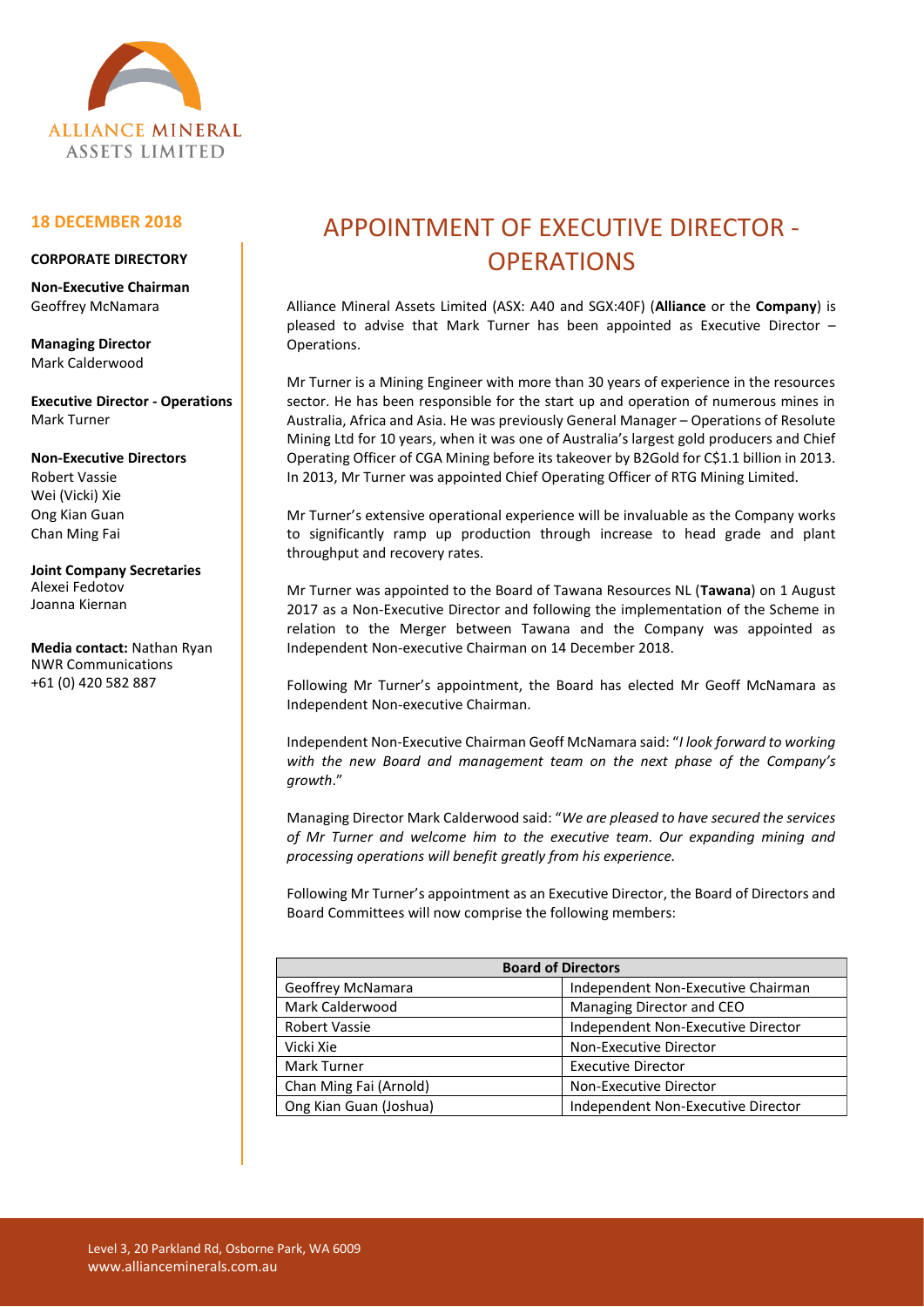

| <b>Audit and Risk Committee</b> |          |  |
|---------------------------------|----------|--|
| Ong Kian Guan (Joshua)          | Chairman |  |
| Robert Vassie                   | Member   |  |
| Vicki Xie                       | Member   |  |

| <b>Remuneration and Nomination Committee</b> |          |  |
|----------------------------------------------|----------|--|
| Robert Vassie                                | Chairman |  |
| Geoff McNamara                               | Member   |  |
| Chan Ming Fai (Arnold)                       | Member   |  |

The announcement pursuant to Rule 704(6) of the Catalist Rules of the SGX-ST relating to Mr Turner's appointment will be announced separately.

A summary of the material terms of Mr Turner's executive services agreement are set out in the schedule to this announcement.

**BY ORDER OF THE BOARD Mark Calderwood Managing Director**

**18 December 2018**